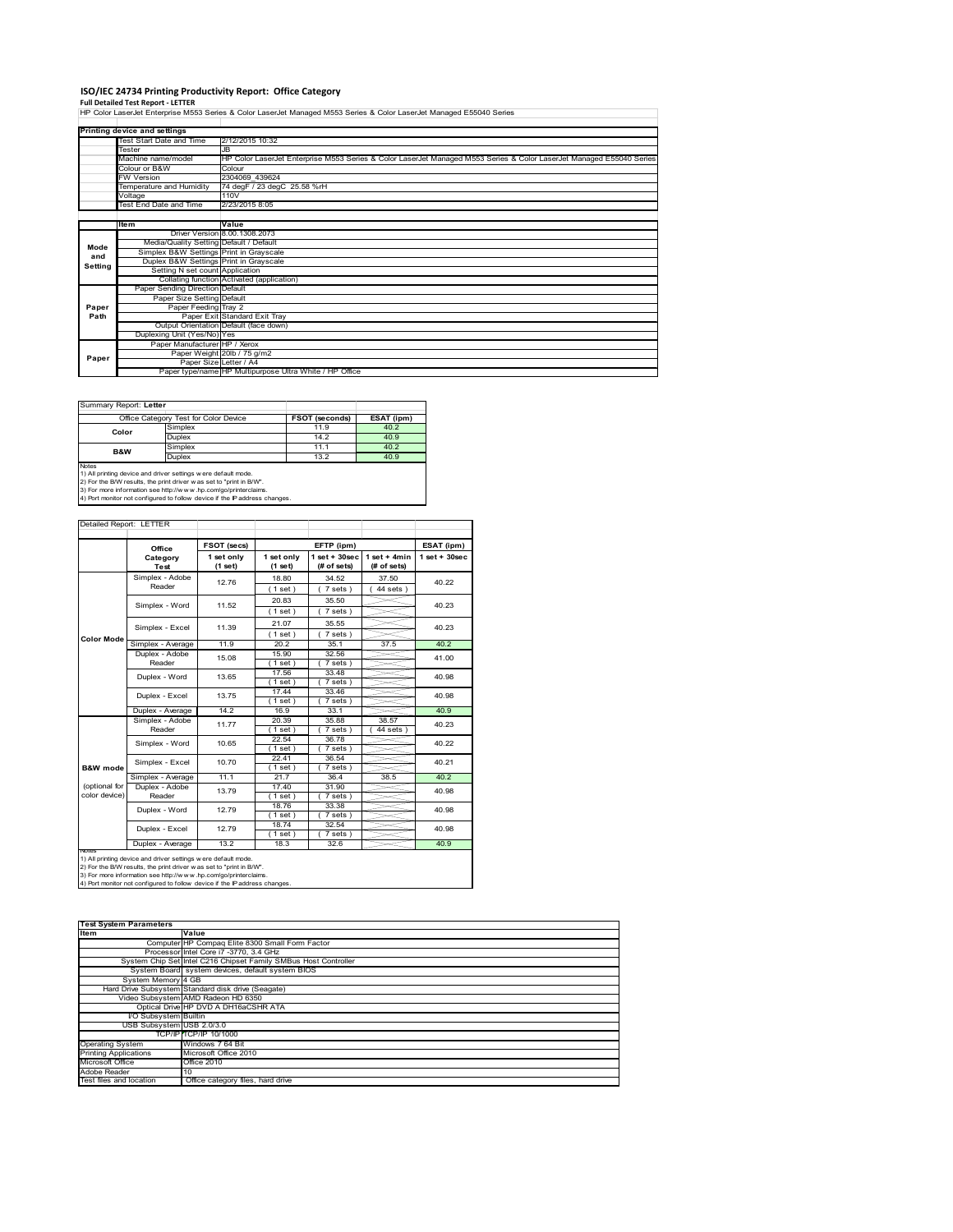**ISO/IEC 24734 Printing Productivity Report: Office Category<br>Full Detailed Test Report - A4<br>HP Color LaserJet Enterprise M553 Series & Color LaserJet Managed M553 Series & Color LaserJet Managed E55040 Series** 

|         | Printing device and settings                                                                                         |                                                         |
|---------|----------------------------------------------------------------------------------------------------------------------|---------------------------------------------------------|
|         | Test Start Date and Time                                                                                             | 2/12/2015 10:32                                         |
|         | Tester<br>Machine name/model                                                                                         | <b>JB</b>                                               |
|         | HP Color LaserJet Enterprise M553 Series & Color LaserJet Managed M553 Series & Color LaserJet Managed E55040 Series |                                                         |
|         | Colour or B&W                                                                                                        | Colour                                                  |
|         | <b>FW Version</b>                                                                                                    | 2304069 439624                                          |
|         | Temperature and Humidity                                                                                             | 74 degF / 23 degC 25.58 %rH                             |
|         | Voltage                                                                                                              | 110 <sub>V</sub>                                        |
|         | Test End Date and Time                                                                                               | 2/23/2015 8:05                                          |
|         |                                                                                                                      |                                                         |
|         | ltem                                                                                                                 | Value                                                   |
|         |                                                                                                                      | Driver Version 8.00.1308.2073                           |
| Mode    | Media/Quality Setting Default / Default                                                                              |                                                         |
| and     | Simplex B&W Settings Print in Grayscale                                                                              |                                                         |
| Setting | Duplex B&W Settings Print in Grayscale                                                                               |                                                         |
|         | Setting N set count Application                                                                                      |                                                         |
|         |                                                                                                                      | Collating function Activated (application)              |
|         | Paper Sending Direction Default                                                                                      |                                                         |
|         | Paper Size Setting Default                                                                                           |                                                         |
| Paper   | Paper Feeding Tray 2                                                                                                 |                                                         |
| Path    |                                                                                                                      | Paper Exit Standard Exit Tray                           |
|         |                                                                                                                      | Output Orientation Default (face down)                  |
|         | Duplexing Unit (Yes/No) Yes                                                                                          |                                                         |
|         | Paper Manufacturer HP / Xerox                                                                                        |                                                         |
| Paper   |                                                                                                                      | Paper Weight 20lb / 75 g/m2                             |
|         |                                                                                                                      | Paper Size Letter / A4                                  |
|         |                                                                                                                      | Paper type/name HP Multipurpose Ultra White / HP Office |

| Summary Report: A4 |                                                                                                                                                                                                                                                                                       |                       |            |
|--------------------|---------------------------------------------------------------------------------------------------------------------------------------------------------------------------------------------------------------------------------------------------------------------------------------|-----------------------|------------|
|                    | Office Category Test for Color Device                                                                                                                                                                                                                                                 | <b>FSOT (seconds)</b> | ESAT (ipm) |
| Colour             | Simplex                                                                                                                                                                                                                                                                               | 11.7                  | 38.0       |
|                    | <b>Duplex</b>                                                                                                                                                                                                                                                                         | 14.6                  | 38.9       |
| <b>B&amp;W</b>     | Simplex                                                                                                                                                                                                                                                                               | 10.8                  | 38.0       |
|                    | <b>Duplex</b>                                                                                                                                                                                                                                                                         | 13.5                  | 38.9       |
| <b>Notes</b>       | 1) All printing device and driver settings were default mode.<br>2) For the B/W results, the print driver was set to "print in B/W".<br>3) For more information see http://www.hp.com/go/printerclaims.<br>4) Port monitor not configured to follow device if the IP address changes. |                       |            |

|                                                                                                                                                                                                                                                                                        | Office                  | FSOT (secs)<br>EFTP (ipm) |                       |                                | ESAT (ipm)                    |                   |  |
|----------------------------------------------------------------------------------------------------------------------------------------------------------------------------------------------------------------------------------------------------------------------------------------|-------------------------|---------------------------|-----------------------|--------------------------------|-------------------------------|-------------------|--|
|                                                                                                                                                                                                                                                                                        | Category<br><b>Test</b> | 1 set only<br>(1 set)     | 1 set only<br>(1 set) | $1$ set + 30sec<br>(# of sets) | $1$ set + 4min<br>(# of sets) | $1$ set $+30$ sec |  |
|                                                                                                                                                                                                                                                                                        | Simplex - Adobe         | 12.39                     | 19.35                 | 33.32                          | 37.01                         | 38.07             |  |
|                                                                                                                                                                                                                                                                                        | Reader                  |                           | (1 set)               | $7 sets$ )                     | $42$ sets $)$                 |                   |  |
|                                                                                                                                                                                                                                                                                        | Simplex - Word          | 11.16                     | 21.48                 | 34.08                          |                               | 38.08             |  |
|                                                                                                                                                                                                                                                                                        |                         |                           | (1 set)               | 7 sets)                        |                               |                   |  |
|                                                                                                                                                                                                                                                                                        | Simplex - Excel         | 11.42                     | 21.00                 | 33.94                          |                               | 38.08             |  |
| Colour<br>Mode                                                                                                                                                                                                                                                                         |                         |                           | (1 set)               | 7 sets)                        |                               |                   |  |
|                                                                                                                                                                                                                                                                                        | Simplex - Average       | 11.7                      | 20.6                  | 33.7                           | 37.0                          | 38.0              |  |
|                                                                                                                                                                                                                                                                                        | Duplex - Adobe          | 15.19                     | 15.78                 | 31.16                          |                               | 38.94<br>38.92    |  |
|                                                                                                                                                                                                                                                                                        | Reader                  |                           | $1$ set)              | $7 sets$ )                     |                               |                   |  |
|                                                                                                                                                                                                                                                                                        | Duplex - Word           | 14.19                     | 16.90                 | 31.32                          |                               |                   |  |
|                                                                                                                                                                                                                                                                                        |                         |                           | (1 set)               | 7 sets)                        |                               |                   |  |
|                                                                                                                                                                                                                                                                                        | Duplex - Excel          | 14.14                     | 16.96<br>$1$ set      | 31.88<br>7 sets                |                               | 38.92             |  |
|                                                                                                                                                                                                                                                                                        | Duplex - Average        | 14.6                      | 16.5                  | 31.4                           |                               | 38.9              |  |
|                                                                                                                                                                                                                                                                                        | Simplex - Adobe         | 11.15                     | 21.51                 | 34.09                          | 36.46                         | 38.08             |  |
|                                                                                                                                                                                                                                                                                        | Reader                  |                           | (1 set )              | $7 sets$ )                     | $42$ sets                     |                   |  |
|                                                                                                                                                                                                                                                                                        | Simplex - Word          | 10.36                     | 23.15                 | 34.95                          |                               | 38.07             |  |
|                                                                                                                                                                                                                                                                                        |                         |                           | (1 set)               | 7 sets                         |                               |                   |  |
|                                                                                                                                                                                                                                                                                        | Simplex - Excel         | 10.63                     | 22.58                 | 34.78                          |                               | 38.07             |  |
| <b>B&amp;W</b> mode                                                                                                                                                                                                                                                                    |                         |                           | (1 set)               | 7 sets)                        |                               |                   |  |
|                                                                                                                                                                                                                                                                                        | Simplex - Average       | 10.8                      | 22.4                  | 34.6                           | 36.4                          | 38.0              |  |
| (optional for                                                                                                                                                                                                                                                                          | Duplex - Adobe          | 13.86                     | 17.30                 | 30.58                          |                               | 38.96             |  |
| color device)                                                                                                                                                                                                                                                                          | Reader                  |                           | $1$ set)              | 7 sets)                        |                               |                   |  |
|                                                                                                                                                                                                                                                                                        | Duplex - Word           | 13.16                     | 18.22                 | 31.90                          |                               | 38.94             |  |
|                                                                                                                                                                                                                                                                                        |                         |                           | (1 set)<br>18.16      | 7 sets)<br>31.10               |                               |                   |  |
|                                                                                                                                                                                                                                                                                        | Duplex - Excel          | 13.20                     | $1$ set)              | 7 sets)                        |                               | 38.92             |  |
|                                                                                                                                                                                                                                                                                        | Duplex - Average        | 13.5                      | 17.8                  | 31.1                           |                               | 38.9              |  |
| Notes                                                                                                                                                                                                                                                                                  |                         |                           |                       |                                |                               |                   |  |
| 1) All printing device and driver settings w ere default mode.<br>2) For the B/W results, the print driver was set to "print in B/W".<br>3) For more information see http://www.hp.com/go/printerclaims.<br>4) Port monitor not configured to follow device if the IP address changes. |                         |                           |                       |                                |                               |                   |  |

| <b>Test System Parameters</b> |                                                                 |  |  |  |
|-------------------------------|-----------------------------------------------------------------|--|--|--|
| Item                          | Value                                                           |  |  |  |
|                               | Computer HP Compaq Elite 8300 Small Form Factor                 |  |  |  |
|                               | Processor Intel Core i7 -3770, 3.4 GHz                          |  |  |  |
|                               | System Chip Set Intel C216 Chipset Family SMBus Host Controller |  |  |  |
|                               | System Board system devices, default system BIOS                |  |  |  |
| System Memory 4 GB            |                                                                 |  |  |  |
|                               | Hard Drive Subsystem Standard disk drive (Seagate)              |  |  |  |
|                               | Video Subsystem AMD Radeon HD 6350                              |  |  |  |
|                               | Optical Drive HP DVD A DH16aCSHR ATA                            |  |  |  |
| <b>VO Subsystem Builtin</b>   |                                                                 |  |  |  |
| USB Subsystem USB 2.0/3.0     |                                                                 |  |  |  |
|                               | TCP/IP TCP/IP 10/1000                                           |  |  |  |
| <b>Operating System</b>       | Windows 7 64 Bit                                                |  |  |  |
| <b>Printing Applications</b>  | Microsoft Office 2010                                           |  |  |  |
| Microsoft Office              | Office 2010                                                     |  |  |  |
| Adobe Reader                  | 10                                                              |  |  |  |
| Test files and location       | Office category files, hard drive                               |  |  |  |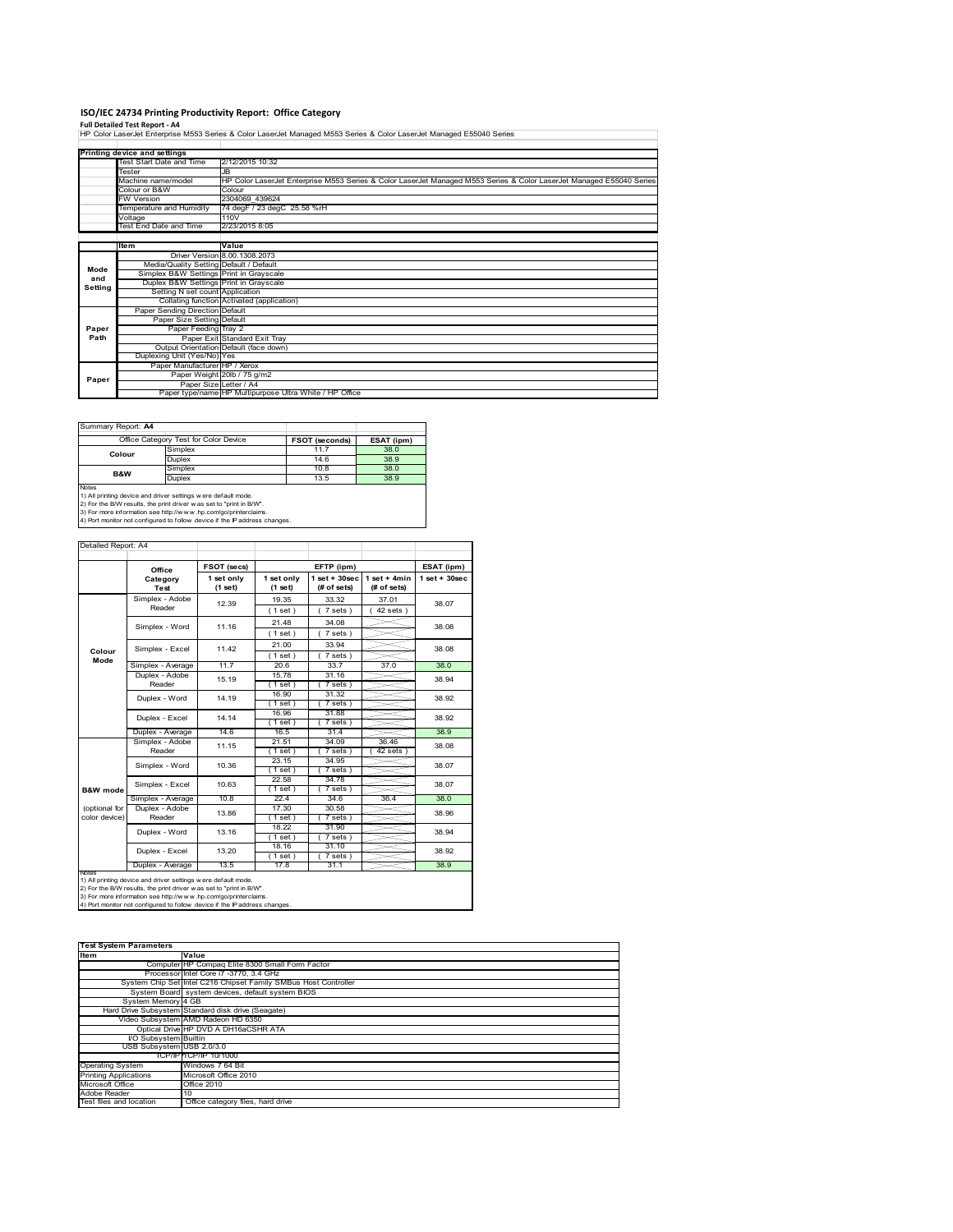## **ISO/IEC 24734 Printing Productivity Report: Office Category**

**Feature Performance Full Report ‐ Office Feature Performance Test** HP Color LaserJet Enterprise M553 Series & Color LaserJet Managed M553 Series & Color LaserJet Managed E55040 Series

|         | Printing device and settings            |                                                                                                                      |
|---------|-----------------------------------------|----------------------------------------------------------------------------------------------------------------------|
|         | Test Start Date and Time                | 2/12/2015 10:32                                                                                                      |
|         | Tester                                  | JB.                                                                                                                  |
|         | Machine name/model                      | HP Color LaserJet Enterprise M553 Series & Color LaserJet Managed M553 Series & Color LaserJet Managed E55040 Series |
|         | Colour or B&W                           | Colour                                                                                                               |
|         | <b>FW Version</b>                       | 2304069 439624                                                                                                       |
|         | Temperature and Humidity                | 74 degF / 23 degC 25.58 %rH                                                                                          |
|         | Voltage                                 | 110V                                                                                                                 |
|         | Test End Date and Time                  | 2/23/2015 8:05                                                                                                       |
|         |                                         |                                                                                                                      |
|         | Item                                    | Value                                                                                                                |
|         |                                         | Driver Version 8.00.1308.2073                                                                                        |
| Mode    | Media/Quality Setting Default / Default |                                                                                                                      |
| and     | Simplex B&W Settings Print in Grayscale |                                                                                                                      |
| Setting | Duplex B&W Settings Print in Grayscale  |                                                                                                                      |
|         | Setting N set count Application         |                                                                                                                      |
|         |                                         | Collating function Activated (application)                                                                           |
|         | Paper Sending Direction Default         |                                                                                                                      |
|         | Paper Size Setting Default              |                                                                                                                      |
| Paper   | Paper Feeding Tray 2                    |                                                                                                                      |
| Path    |                                         | Paper Exit Standard Exit Tray                                                                                        |
|         |                                         | Output Orientation Default (face down)                                                                               |
|         | Duplexing Unit (Yes/No) Yes             |                                                                                                                      |
|         | Paper Manufacturer HP / Xerox           |                                                                                                                      |
| Paper   |                                         | Paper Weight 20lb / 75 g/m2                                                                                          |
|         |                                         | Paper Size Letter / A4                                                                                               |
|         |                                         | Paper type/name HP Multipurpose Ultra White / HP Office                                                              |

| <b>ISO Print Productivity Report: Feature Performance Test Summary</b>                                                                                                                                                                                                                      |         |      |              |  |  |
|---------------------------------------------------------------------------------------------------------------------------------------------------------------------------------------------------------------------------------------------------------------------------------------------|---------|------|--------------|--|--|
|                                                                                                                                                                                                                                                                                             |         |      |              |  |  |
| <b>Printing Modes</b>                                                                                                                                                                                                                                                                       |         |      | A5 and Legal |  |  |
| (Feature Adobe Reader - Office test file)                                                                                                                                                                                                                                                   |         |      |              |  |  |
| A5 Landscape Feed - Colour                                                                                                                                                                                                                                                                  | Simplex | 137% | 155%         |  |  |
| <b>A5 Portrait Feed - Colour</b>                                                                                                                                                                                                                                                            | Simplex | 99%  | 42%          |  |  |
| Legal - Colour                                                                                                                                                                                                                                                                              | Simplex |      |              |  |  |
| Legal - Colour                                                                                                                                                                                                                                                                              | Duplex  |      |              |  |  |
| A5 Landscape Feed - B/W                                                                                                                                                                                                                                                                     | Simplex | 134% | 157%         |  |  |
| <b>A5 Portrait Feed - B/W</b>                                                                                                                                                                                                                                                               | Simplex | 90%  | 45%          |  |  |
| Legal - B/W                                                                                                                                                                                                                                                                                 | Simplex |      |              |  |  |
| Legal - B/W                                                                                                                                                                                                                                                                                 | Duplex  |      |              |  |  |
| Notes<br>1) All printing device and driver settings w ere default mode.<br>2) Test conducted with 8-paper Office Feature Performance file.<br>3) For more information see http://www.hp.com/go/printerclaims.<br>4) Port monitor not configured to follow device if the IP address changes. |         |      |              |  |  |

| <b>Printing Modes</b><br>Feature Adobe Reader - Office |                     | <b>Base Printing</b><br>Mode |                      | <b>Feature Performance</b>      |                                         |                                      |  |  |
|--------------------------------------------------------|---------------------|------------------------------|----------------------|---------------------------------|-----------------------------------------|--------------------------------------|--|--|
| test file (8-page)                                     |                     |                              |                      | A5 and Legal                    |                                         |                                      |  |  |
|                                                        | <b>FSOT</b><br>Base | <b>ESAT</b><br><b>Base</b>   | 1 set<br>FSOT (secs) | $1$ set $+30$ sec<br>ESAT (ipm) | FSOT (base)<br><b>FSOT</b><br>(feature) | <b>ESAT (feature)</b><br>ESAT (base) |  |  |
| Simplex A5 Landscape Feed - Colour                     | 19.19               | 38.08                        | 14.08                | 59.3                            | 137%                                    | 155%                                 |  |  |
| Simplex A5 Portrait Feed - Colour                      | 19.19               | 38.08                        | 19.39                | 16.3                            | 99%                                     | 42%                                  |  |  |
| Legal Simplex - Colour                                 | 19.19               | 38.08                        |                      |                                 |                                         |                                      |  |  |
| Legal Duplex - Colour                                  | 19.19               | 38.08                        |                      |                                 |                                         |                                      |  |  |
| Simplex A5 Landscape Feed - B/W                        | 17.91               | 38.07                        | 13.45                | 59.8                            | 134%                                    | 157%                                 |  |  |
| Simplex A5 Portrait Feed - B/W                         | 17.91               | 38.07                        | 20.09                | 17.4                            | 90%                                     | 45%                                  |  |  |
| Legal Simplex - B/W                                    | 17.91               | 38.07                        |                      |                                 |                                         |                                      |  |  |
| Legal Duplex - B/W                                     | 17.91               | 38.07                        |                      |                                 |                                         |                                      |  |  |

3) For more information see http://w w w .hp.com/go/printerclaims. 4) Port monitor not configured to follow device if the IP address changes.

Value<br>
Computer HP Compaq Elite 8300 Small Form Factor<br>
Processor Intel Core 17 -3770, 3.4 GHz<br>
System Chp Set Intel C2f6 Chipset Family SMBus Host Controller<br>
System Board system devices, default system BIOS<br>
System Memor Optical Drive HP DVD A DH16aCSHR ATA I/O Subsystem Builtin USB Subsystem USB 2.0/3.0 USB Subsystem USB 2.0/3.0<br> **I/O** TCP/IP TCP/IP 10/100 Operating System Windows 7 64 Bit Printing Applications Microsoft Office 2010 ting Applications<br>psoft Office Adobe Reader<br>Test files and location Tu<br>Office category files, hard drive **Test System Software Test System Parameters**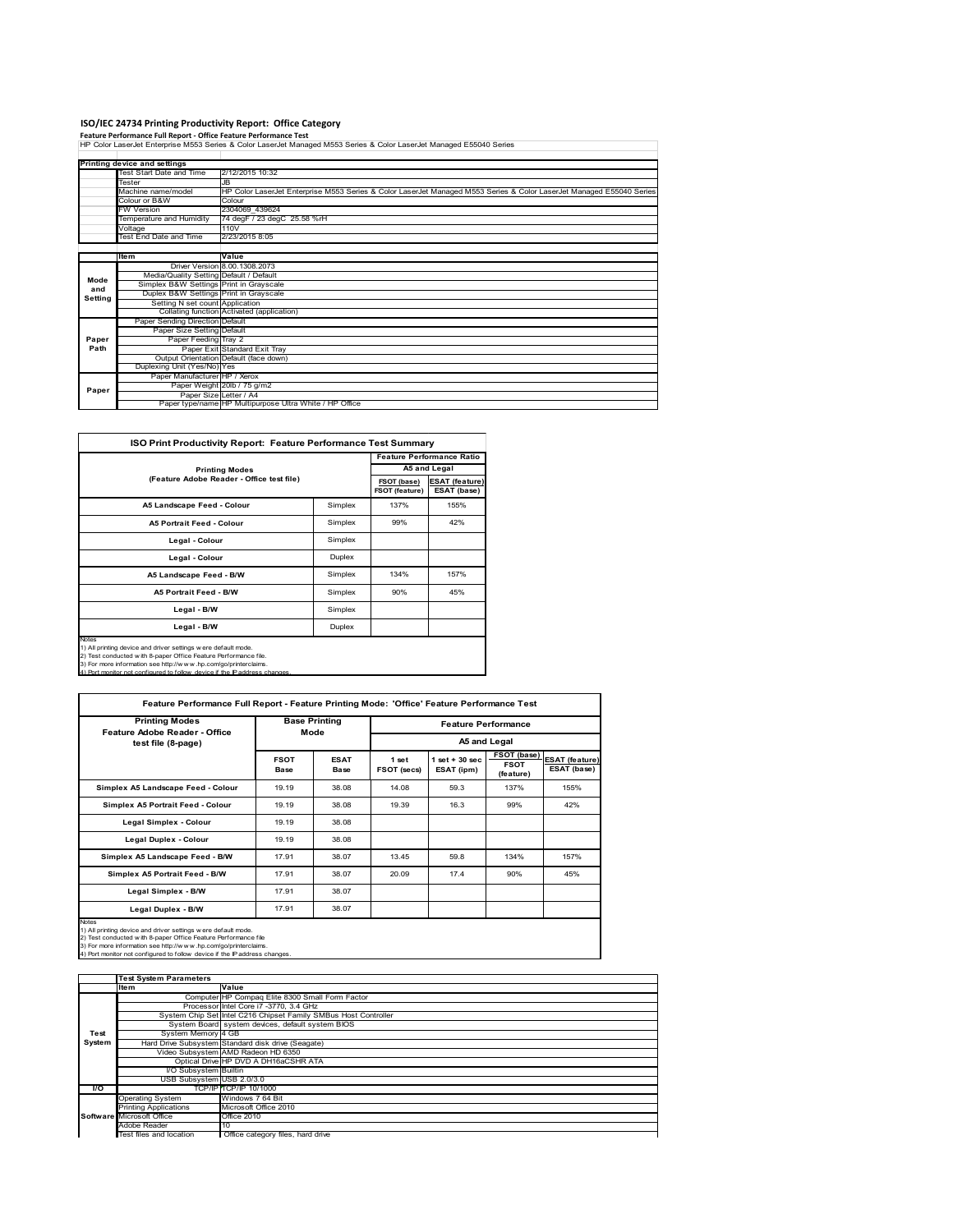## **ISO/IEC 17629 First Print Out Time Report: Office Category**

**Full Detailed Test Report ‐ LETTER** HP Color LaserJet Enterprise M553 Series & Color LaserJet Managed M553 Series & Color LaserJet Managed E55040 Series

|            | Printing device and settings                            |                                                                                                                      |  |  |
|------------|---------------------------------------------------------|----------------------------------------------------------------------------------------------------------------------|--|--|
|            | Test Start Date and Time                                | 2/12/2015 10:32                                                                                                      |  |  |
|            | Tester                                                  | JB                                                                                                                   |  |  |
|            | Machine name/model                                      | HP Color LaserJet Enterprise M553 Series & Color LaserJet Managed M553 Series & Color LaserJet Managed E55040 Series |  |  |
|            | Colour or B&W                                           | Colour                                                                                                               |  |  |
|            | <b>FW Version</b>                                       | 2304069 439624                                                                                                       |  |  |
|            | Configuration (options)                                 | Default                                                                                                              |  |  |
|            | Controller                                              | 4.129                                                                                                                |  |  |
|            | Printing device page count                              | Not Specified                                                                                                        |  |  |
|            | Printing supplies page count Not Specified              |                                                                                                                      |  |  |
|            | 73 degF / 23 degC 27.25 %rH<br>Temperature and Humidity |                                                                                                                      |  |  |
|            | Voltage                                                 | 110V                                                                                                                 |  |  |
|            | <b>Test End Date and Time</b>                           | 2/23/2015 8:05                                                                                                       |  |  |
|            |                                                         |                                                                                                                      |  |  |
|            | ltem                                                    | Value                                                                                                                |  |  |
| Mode       | PDL and driver version                                  | 8.00.1308.2073                                                                                                       |  |  |
| and        | Print Quality mode                                      | default                                                                                                              |  |  |
| Setting    | <b>B&amp;W</b> settings                                 | default                                                                                                              |  |  |
|            | Paper feed orientation                                  | Short Edge                                                                                                           |  |  |
| Paper      | Paper type setting                                      | default                                                                                                              |  |  |
|            | Paper feeding                                           | Standard cassette                                                                                                    |  |  |
|            | Paper exit                                              | Standard exit tray                                                                                                   |  |  |
| Paper Path | Output orientation                                      | default (face up or face down)                                                                                       |  |  |

٦



| <b>Detailed Report: LETTER</b> |                           |                   |                    |                              |                      |                   |
|--------------------------------|---------------------------|-------------------|--------------------|------------------------------|----------------------|-------------------|
|                                |                           | Word<br>(seconds) | Excel<br>(seconds) | Adobe<br>Reader<br>(seconds) | Average<br>(seconds) | <b>Delay Time</b> |
|                                | FPOT from Ready - Simplex | 6.26              | 6.27               | 7.52                         | 6.69                 | 21 Seconds        |
|                                | FPOT from Ready - Duplex  | 10.96             | 10.61              | 11.68                        | 11.09                | 21 Seconds        |
| <b>Color Mode</b>              | FPOT from Sleep - Simplex |                   |                    | 8.77                         |                      |                   |
|                                | Recovery Time             |                   |                    | 1.3                          |                      |                   |
|                                | FPOT from Off - Simplex   |                   |                    | 91.65                        |                      |                   |
|                                | Warm-up Time              |                   |                    | 84.13                        |                      |                   |
|                                | FPOT from Ready - Simplex | 5.23              | 5.35               | 6.04                         | 5.54                 | 21 Seconds        |
|                                | FPOT from Ready - Duplex  | 9.93              | 9.61               | 10.42                        | 9.99                 | 21 Seconds        |
| <b>B&amp;W Mode</b>            | FPOT from Sleep - Simplex |                   |                    | 8.69                         |                      |                   |
|                                | Recovery Time             |                   |                    | 2.7                          |                      |                   |
|                                | FPOT from Off - Simplex   |                   |                    | 90.36                        |                      |                   |
|                                | Warm-up Time              |                   |                    | 84.32                        |                      |                   |

|                                         | <b>Test System Parameters</b> |                                                       |  |  |  |  |
|-----------------------------------------|-------------------------------|-------------------------------------------------------|--|--|--|--|
|                                         | Item                          | Value                                                 |  |  |  |  |
| Test<br>System                          | Computer                      | HP Compaq Elite 8300 Small Form Factor                |  |  |  |  |
|                                         | Processor                     | Intel Core i7 -3770, 3.4 GHz                          |  |  |  |  |
|                                         | <b>System Chip Set</b>        | Intel C216 Chipset Family SMBus Host Controller       |  |  |  |  |
|                                         | System Board                  | system devices, default system BIOS                   |  |  |  |  |
|                                         | Svstem Memorv                 | 4 GB                                                  |  |  |  |  |
|                                         | Hard Drive Subsystem          | Standard disk drive (Seagate)                         |  |  |  |  |
|                                         | Video Subsystem               | AMD Radeon HD 6350                                    |  |  |  |  |
|                                         | <b>Optical Drive</b>          | HP DVD A DH16aCSHR ATA                                |  |  |  |  |
|                                         | I/O Subsystem                 | <b>Builtin</b>                                        |  |  |  |  |
|                                         | <b>USB Subsystem</b>          | USB 2.0/3.0                                           |  |  |  |  |
| Printing<br><b>Device</b><br>Connection | TCP/IP                        | 10/1000                                               |  |  |  |  |
| Software                                | <b>Operating System</b>       | Windows 7 Business/Ultimate, 64 bit, Build 7601, SP 1 |  |  |  |  |
|                                         | <b>Printing Applications</b>  | Microsoft Office 2010 SP2                             |  |  |  |  |
|                                         |                               | Adobe Reader 10.1.4                                   |  |  |  |  |
|                                         | <b>Print Driver</b>           | 8.00.1308.2073                                        |  |  |  |  |